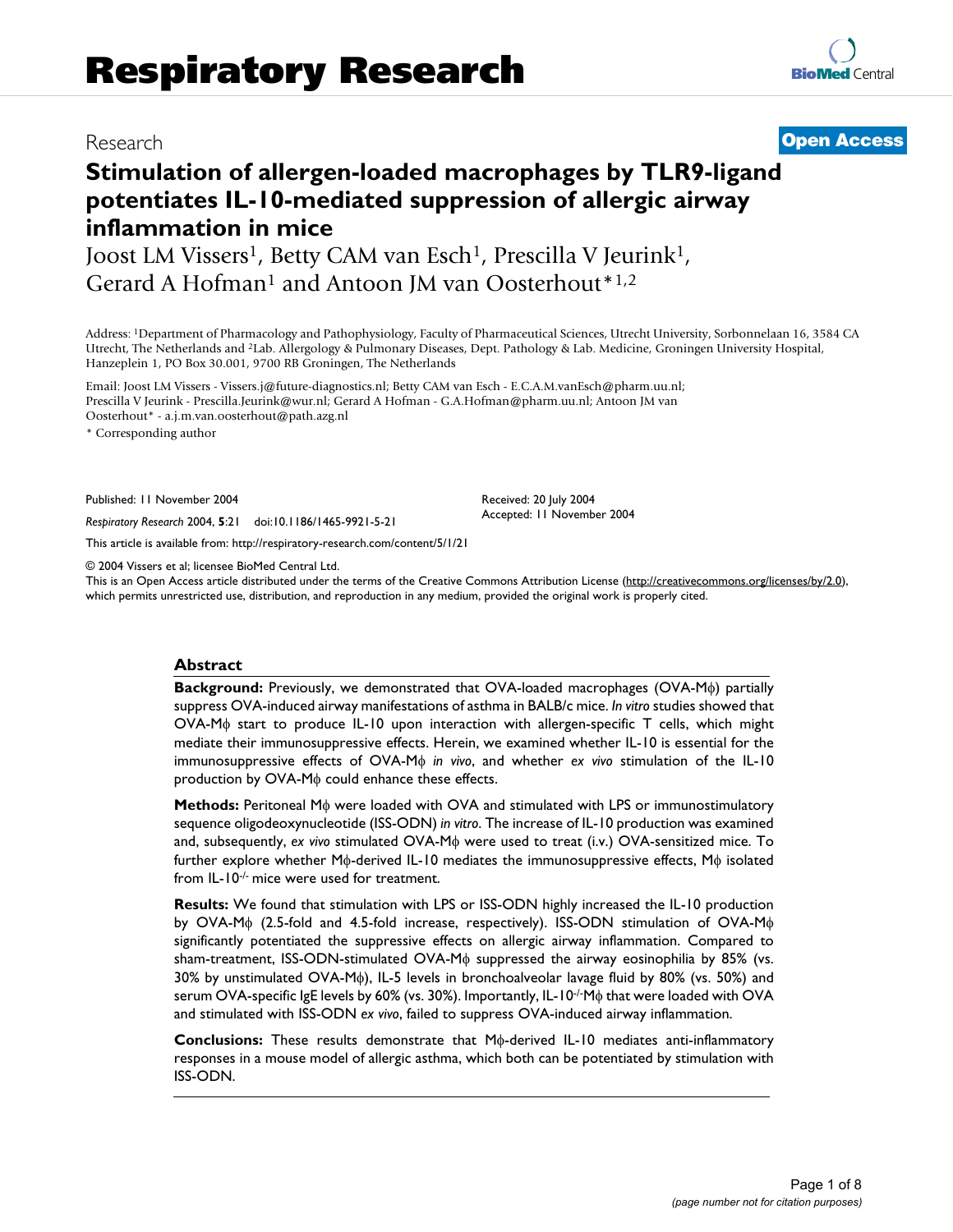# **Background**

Chronic asthma is driven and maintained by the persistence of a subset of chronically activated memory T lymphocytes. The development of allergen-specific CD4+ Thelper 2 (Th2) immunoresponses is responsible for the cellular and molecular events underlying the initiation and progression of allergic asthma [1,2]. The Th2 lymphocyte, therefore, is potentially an important target cell for therapy in allergic asthma.

Dendritic cells (DC) are well defined as antigen presenting cells (APC) able to initiate and regulate T cell responses [3]. Besides skewing T-cell responses into Th1 or Th2 responses [4], DC have been shown to mediate the induction of antigen-specific regulatory T (Treg) cells, like CD4+ Th3 cells and CD4+ T regulatory 1 (Tr1) cells [5,6]. Macrophages (Mφ), however, can also serve as APC and play a pivotal role in controlling and directing immune responses [7,8]. To exert these functions, Mφ express MHC-II molecules and secrete a variety of mediators. By secreting pro-inflammatory cytokines, such as IL-1, IL-6 and TNF- $\alpha$ , M $\phi$  can trigger immune responses against microbial pathogens [8,9]. Moreover, by releasing IL-12 Mφ can specifically skew immune responses towards Th1 responses [10-12]. Although Mφ favor the induction of Th1 responses [13,14], it has also been demonstrated that Mφ can induce differentiation of Th2 lymphocytes [15,16]. Similar to DC, Mφ are nowadays thought to be capable of suppressing immune responses by secreting anti-inflammatory mediators, such as  $\mathrm{PGE}_2$ , TGF- $\beta$  and IL-10 [7,9,17].

In the lung, alveolar Mφ participate in the maintenance of immunological homeostasis. By secreting pro-inflammatory cytokines and chemokines they direct the recruitment and activation of inflammatory cells, while they also play a key role in dampening immune responses against nonpathogenic antigens [9,18]. Alveolar Mφ have been shown to suppress T-lymphocyte proliferation *in vitro* [19,20] and APC-function of DC *in vitro* and *in vivo* [21]. Additionally, several studies have demonstrated that Mφ induce tolerance against inhaled allergens, likely at the level of allergen-specific T lymphocytes [22-24]. Interestingly, selective elimination of alveolar Mφ potentiated IgE Ab production in response to inhaled allergen, indicating a key role for alveolar Mφ in tolerance against allergen inhalation [25]. Moreover, we [26] and others [12,27] demonstrated that treatment with allergen-loaded Mφ effectively suppresses allergen-induced airway manifestations of asthma.

*In vitro* studies demonstrated that allergen-specific T cells induced IL-10 production by OVA-loaded  $M\phi$  (OVA-M $\phi$ ), suggesting that the immunosuppressive effects of OVA-Mφ might be mediated by IL-10 [26]. In this study, we investigated whether stimulation with toll like receptor 4 (TLR4)-ligand LPS [28] and the TLR9-ligand immunostimulatory sequence oligodeoxynucleotide (ISS-ODN) [29] increases the IL-10 production by allergen-loaded Mφ and, thereby, can potentiate their immunosuppressive effects. Subsequently, using Mφ isolated from IL-10-/ mice, we examined whether Mφ-derived IL-10 is crucial in the suppression of allergen-induced allergic airway inflammation.

# **Methods**

# *Animals*

Animal care and use were performed in accordance with the guidelines of the Dutch Committee of Animal Experiments. Specific pathogen-free (according to the Federation of European Laboratory Animal Science Associations [30]) male BALB/c mice (6 wk old) were purchased from Charles River (Maastricht, The Netherlands). The mice were housed in macrolon cages in a laminar flow cabinet. Breeding pairs of IL10-/- BALB/c mice were kindly provided by DNAX (Palo Alto, CA) and were housed in macrolon cages with filter top. All mice were provided with food and water *ad libitum*.

## *Materials*

OVA (chicken egg albumin, grade V) and purified LPS from *Escherichia coli* 0111:B4 were purchased from Sigma-Aldrich (St. Louis, MO). CpG-containing phosphorothioate ISS-ODN and control phosphorothioate mutated oligodeoxynucleotide were synthesized by Isogen Bioscience BV (Maarsen, The Netherlands). The ISS-ODN used had the sequence 5'-TGACTGTGAA-CGTTCGAGATGA-3' and the mutated-ODN had the sequence 5'-TGACTGTGAA-GGTTAGAGATGA-3' [31].

#### *Loading and stimulation of M*φ

Peritoneal Mφ were isolated from naïve BALB/c mice as described previously [26]. For *in vitro* experiments, Mφ were plated in triplicate wells of a 96-well round-bottomed plate (Greiner Bio-One GmbH, Kremsmuenster, Austria) at  $1 \times 10^5$  M $\phi$ /well in RPMI 1640 enriched with 2% FCS, penicillin/streptomycin (all GIBCO BRL) and 50 µM β-mercaptoethanol (Sigma-Aldrich). Mφ were loaded with 2 mg/mL OVA and stimulated with different concentrations of LPS, ISS-ODN or mutated-ODN, for 20 h at  $37^{\circ}$ C and 5% CO<sub>2</sub>. Subsequently, supernatants were harvested and the amount of IL-10 was determined using an IL-10-specific sandwich ELISA. Stimulation with 10 µg/ mL LPS or 3 µg/mL ISS-ODN triggered the highest IL-10 production by Mφ.

For *in vivo* studies, 1 × 107 Mφ/mL were loaded with 2 mg/ mL OVA and were stimulated with 10  $\mu$ g/mL LPS or 3  $\mu$ g/ mL ISS-ODN. After incubation for 3 h at 37°C and 5%  $CO<sub>2</sub>$ , the M $\phi$  were extensively washed (3 times with 50 mL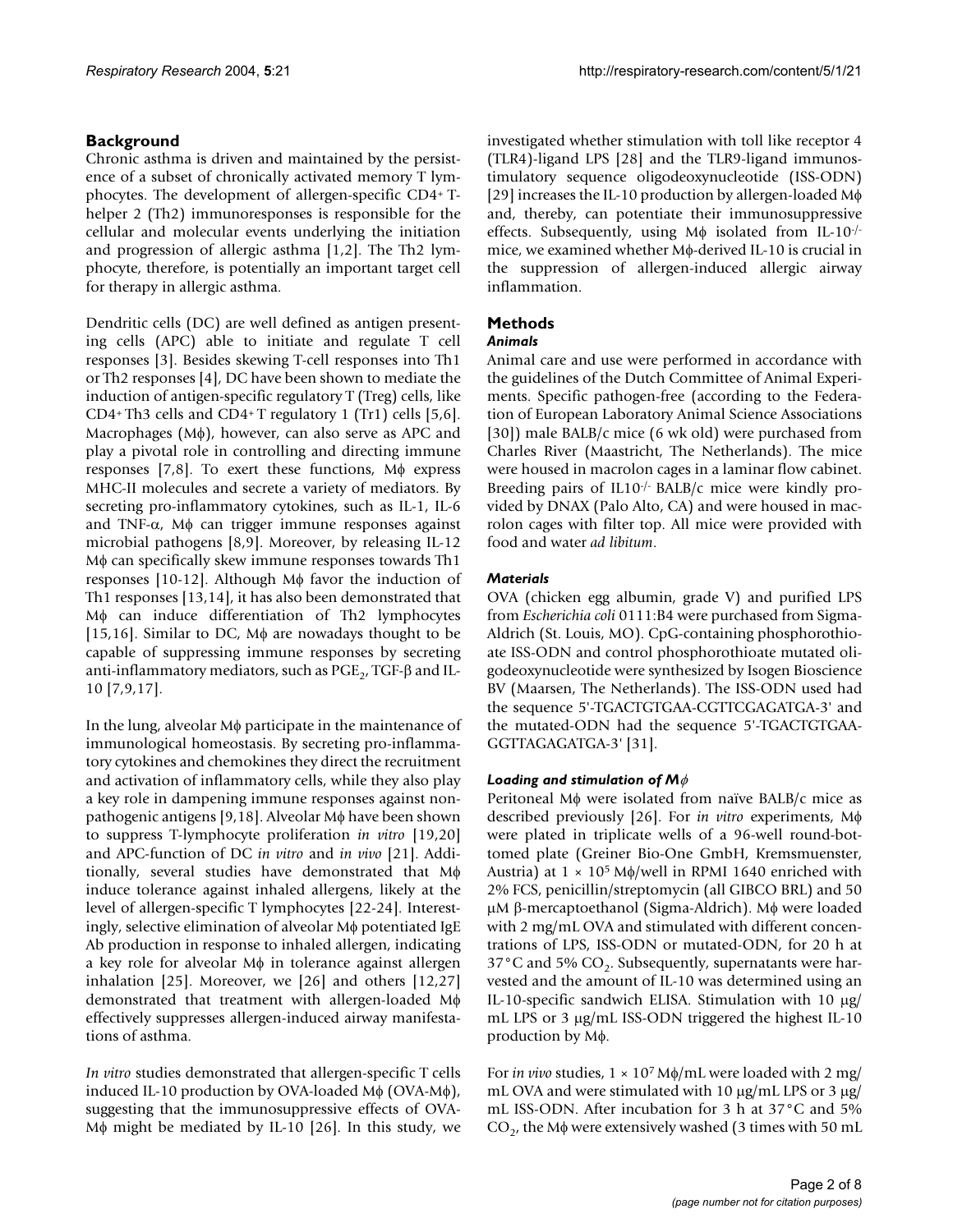saline) to remove all residual soluble OVA, LPS, and ISS-ODN.

#### *Sensitization, treatment and challenge*

Mice were sensitized to OVA by active sensitization with 7 i.p. injections of 10 µg OVA in 0.5 mL pyrogen-free saline on alternate days [32]. Treatment was performed 17 days after the last sensitization by administration (i.v.) of  $3 \times$  $10<sup>5</sup>$  Mφ in 50 µl saline. As an additional control group, mice were i.v. injected with 50 µL saline (sham treatment). One week after treatment, mice were exposed to OVA (2 mg/mL saline) aerosol challenges for 5 min on 8 consecutive days.

#### *Determination of OVA-specific IgE levels in serum*

Mice were sacrificed and were bled by cardiac puncture. Subsequently, serum was collected and stored at -70°C until analysis. OVA-specific IgE in serum was measured as described [33]. A reference standard was obtained by i.p. immunization of mice with OVA and arbitrarily assigned a value of 1000 experimental units/mL (EU/mL). The detection level of the IgE ELISA was 0.5 U/mL for IgE.

#### *Analysis of the cellular composition in the bronchoalveolar lavage fluid*

Bronchoalveolar lavage (BAL) was performed immediately after bleeding of the mice by lavage of the airways through a tracheal cannula with 1 mL saline containing 2 µg/mL aprotinine (Roche Diagnostics) and 5% BSA (Sigma-Aldrich). Cytokines in the supernatant of this first mL of the BAL fluid (BALF) were determined by ELISA. Subsequently, mice were lavaged 4 times with 1 mL saline. The cells in the BALF were pooled in cold PBS (including those from the first mL) and subsequently differentiated into mononuclear cells (monocytes, Mφ and lymphocytes), eosinophils, and neutrophils as described previously [33].

#### *Cytokine ELISAs*

IL-5, IL-10, IL-12p70 ELISAs (all BD PharMingen) were performed according to the manufacturer's instructions. The detection limit of the IL-5 ELISA was 10 pg/mL, of the IL-10 ELISA 15 pg/mL, and of the IL-12p70 ELISA 62.5 pg/ mL.

#### *Statistical analysis*

All data are expressed as mean  $\pm$  standard error of mean (SEM). Statistical analysis on BALF cell counts was performed using the non-parametric Mann-Whitney *U* test (2-tailed). For ELISA, results were statistical analyzed using a Student's *t* test (2-tailed, homoscedastic). Results were considered statistically significant at the *P* < .05 level.



#### **Figure 1**

LPS and immunostimulatory sequence oligodeoxynucleotide (ISS-ODN) enhance the IL-10 production by OVA-Mφ. 1 × 105 Mφ/well were loaded with 2 mg/ml OVA and stimulated with either 10 µg/ml LPS or 3 µg/ml ISS-ODN for 20 h. As a control, Mφ were stimulated with mutated-ODN (M-ODN, 3 µg/ml). One of four representative experiments is shown.

### **Results**

*IL-10 production by M*φ *is increased by LPS and ISS-ODN In vitro* studies suggest that the immunosuppressive effects of OVA-Mφ could be mediated by Mφ-derived IL-10 [26]. To further enhance these immunosuppressive effects we attempted to increase the IL-10 levels produced by Mφ. Since Mφ express TLR4 and TLR9 [28,29], we tested whether activation of these receptors (using LPS and ISS-ODN, respectively) would increase the IL-10 production by peritoneal Mφ. As Figure 1 shows, stimulation with LPS or ISS-ODN highly increased the IL-10 production by OVA-Mφ *in vitro*, while control mutated oligodeoxynucleotide did not. The IL-10 levels produced by OVA-Mφ increased 2.5-fold upon stimulation with LPS and 4.5 fold upon stimulation with ISS-ODN. IL-12p70 was not detectable in any of these cultures (data not shown).

#### *Increased production of IL-10 potentiates the suppressive effects of OVA-M*φ

To examine the *in vivo* effect of the increased production of IL-10 by OVA-Mφ, peritoneal Mφ were isolated and subsequently loaded with OVA and stimulated with LPS (10  $\mu$ g/mL) or ISS-ODN (3  $\mu$ g/mL) for 3 h. The stimulated and OVA-loaded Mφ were administered (i.v.) to OVA-sensitized mice.

In sham-treated mice, OVA-inhalation challenge strongly increased OVA-specific IgE Ab in serum (Figure 2). Treatment with OVA-Mφ that were not stimulated or stimulated with LPS caused no significant suppression in the up-regulation of serum OVA-specific IgE (Figure 2). In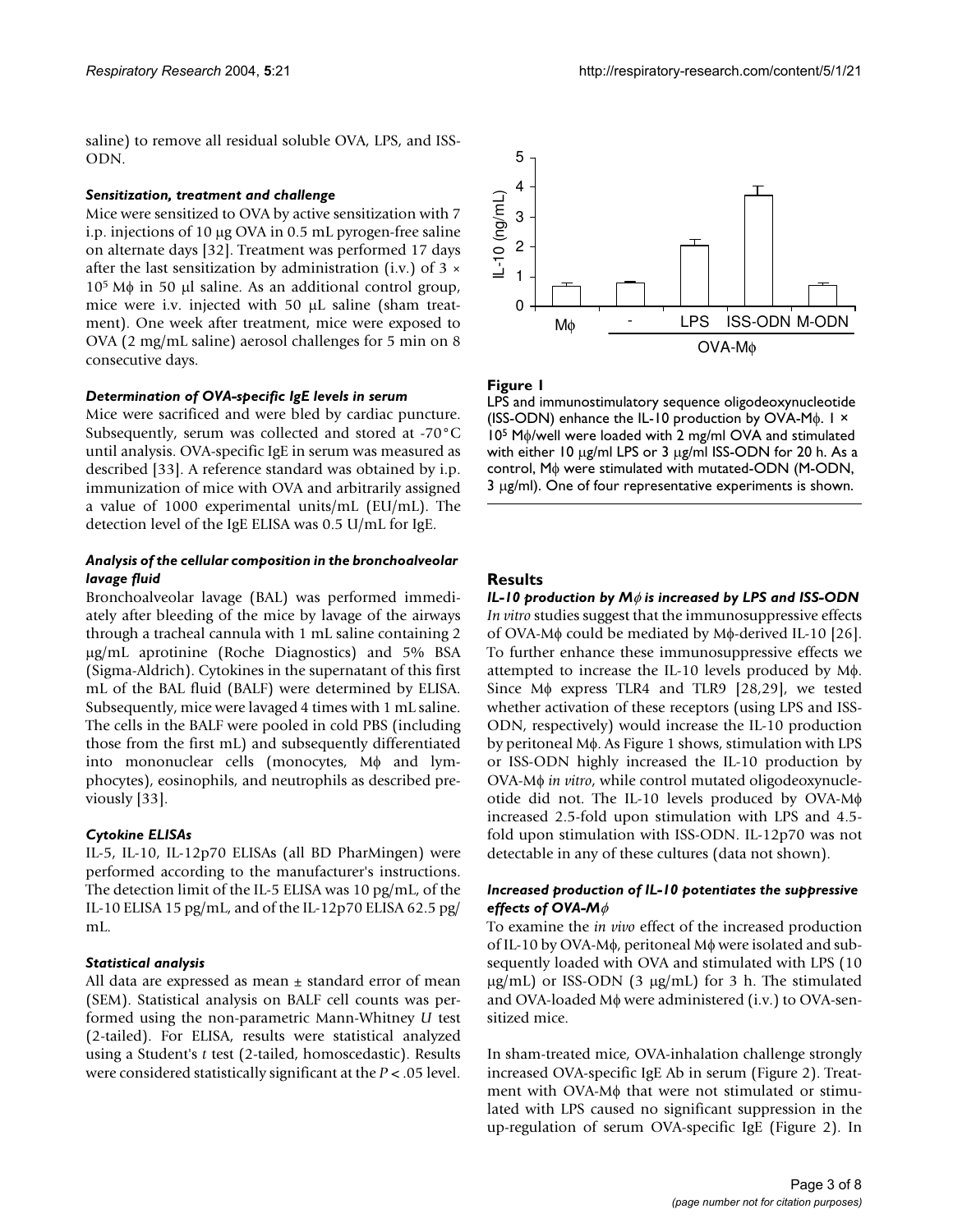

#### Figure 2

OVA-specific IgE levels in serum are significantly suppressed upon treatment with ISS-ODN-stimulated and OVA-loaded Mφ. OVA-sensitized BALB/c mice were treated (i.v.) with saline (sham), OVA-Mφ, ISS-ODN-stimulated OVA-Mφ (ISS-ODN/OVA-Mφ), or LPS-stimulated OVA-Mφ (LPS/OVA-Mφ). Subsequently, these mice were challenged by OVA inhalation. Serum OVA-specific IgE levels were measured prior to and after challenge. Values are expressed as the mean ± SEM (n = 6 to 8). \**P* < .05 compared with sham-treated and OVA-challenged mice. †*P* < .05 compared with mice treated with OVA-Mφ and that were OVA-challenged.

contrast, ISS-ODN-stimulated OVA-Mφ significantly suppressed (60%,  $P < .05$ ) the up-regulation of serum OVA-specific IgE (Figure 2). OVA-specific IgG2a levels in serum of sham-treated mice were also increased upon OVA-inhalation challenge. However, these levels were not affected upon treatment with OVA-Mφ or stimulated OVA-Mφ (data not shown).

The BALF of mice, sensitized and challenged with OVA, contained high numbers of eosinophils (Figure 3A). OVA-Mφ partially suppressed (30%, not significant) the influx of eosinophils into the BALF. *Ex vivo* stimulation of OVA-Mφ with LPS further enhanced the suppression of airway eosinophilia (60%, *P* < .05), compared with sham-treated mice (Figure 3A). OVA-Mφ stimulated with ISS-ODN effectively suppressed the airway eosinophilia. The number of eosinophils in the BALF were significantly (*P* < .01) suppressed by 85% compared to sham-treated mice and by 79% compared to mice treated with OVA-Mφ (Figure 3A).



#### Figure 3

ISS-ODN-stimulated and OVA-loaded Mφ (ISS-ODN/OVA-Mφ) significantly suppress airway eosinophilia and IL-5 levels in the bronchoalveolar lavage fluid. The number of eosinophils (eo), neutrophils (neutro) and mononuclear cells (MNC) in the BALF (A), and IL-5 levels in the BALF (B) after OVA inhalation challenge. Values are expressed as the mean ± SEM (n = 6 to 8). \**P* < .01 and †*P* < .05 compared with sham-treated mice. ‡*P* < .01 and §*P* < .05 compared with mice treated with OVA-Mφ.

The BALF of sham-treated mice contained high levels of the Th2 cytokine IL-5 (Figure 3B), that correlates with the numbers of eosinophils. Treatment with OVA-Mφ or LPSstimulated OVA-Mφ reduced the IL-5 levels in the BALF by 50% ( $p = 0.07$  and  $p = 0.06$ , respectively), compared to sham-treated mice (Figure 3B). ISS-ODN-stimulated OVA-Mφ, significantly reduced (*P* < .01) the IL-5 levels in the BALF by 80%, compared to sham-treated mice. IL-10 was not detectable in the BALF of any of the mice (data not shown).

Since ISS-ODN-stimulated OVA-Mφ produced the highest levels of IL-10 and most strongly suppressed OVAinduced airway inflammation, we used these Mφ to further analyze the underlying mechanism of immunosuppression by allergen-loaded Mφ.

#### *IL-10 produced by OVA-M*φ *suppress OVA-induced airway inflammation*

To prove that IL-10 produced by OVA-Mφ indeed mediates the observed immunosuppressive effects, we isolated peritoneal Mφ from IL-10-/- BALB/c mice. After loading with OVA and stimulation with ISS-ODN *ex vivo*, the IL-10-/- Mφ were administered (i.v.) to OVA-sensitized BALB/ c mice.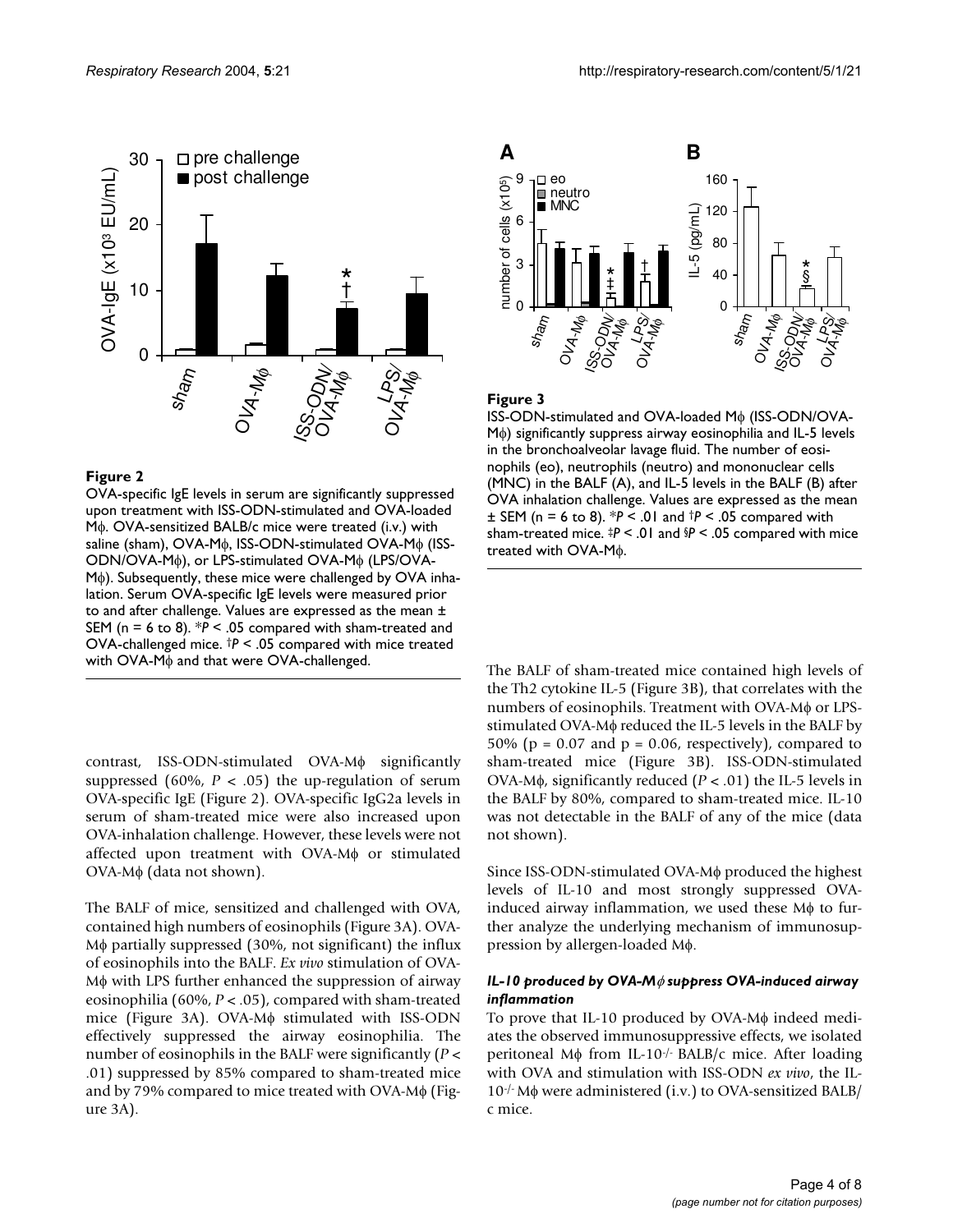

#### Figure 4

The suppression of OVA-specific IgE in serum by ISS-ODNstimulated and OVA-loaded Mφ is partially mediated by IL-10. Sensitized mice were treated (i.v.) with saline (sham), ISS-ODN-stimulated OVA-Mφ (ISS-ODN/OVA-Mφ), ISS-ODNstimulated IL-10-/- Mφ (ISS-ODN/IL10-/-Mφ), or ISS-ODNstimulated IL-10-/- OVA-Mφ (ISS-ODN/IL10-/-OVA-Mφ). Serum OVA-specific IgE levels were measured prior to and after OVA challenge. Values are expressed as the mean ± SEM (n = 6 to 8 per group). \**P* < .05 compared with shamtreated and OVA-challenged mice. †*P* < .05 compared with mice treated with ISS-ODN/IL10<sup>-/-</sup>OVA-Mφ and that were OVA-challenged.

Serum OVA-specific IgE levels of allergic mice that were treated with ISS-ODN-stimulated IL-10-/- Mφ were as high as that of sham-treated mice (Figure 4). However, the upregulation of serum OVA-specific IgE levels was partially affected by ISS-ODN-stimulated IL-10-/- OVA-Mφ (Figure 4). The serum OVA-specific IgE levels were approximately 50% suppressed compared with unloaded ISS-ODN-stimulated IL-10-/- Mφ. Still, these IgE levels were 45% higher (*P* < .05) than in mice treated with ISS-ODN-stimulated OVA-Mφ.

Importantly, after OVA-inhalation challenge, treatment with ISS-ODN-stimulated IL-10<sup>-/-</sup> OVA-Mφ did not suppress airway eosinophilia (Figure 5A). Unloaded IL-10-/- Mφ that were stimulated with ISS-ODN had also no effect on airway eosinophilia, while immunotherapy with ISS-ODN-stimulated OVA-Mφ suppressed the influx of eosinophils by 88% (*P* < .05), compared to sham-treated mice (Figure 5A).



#### Figure 5

IL-10 is crucial in the suppression of airway eosinophilia and IL-5 levels in the bronchoalveolar lavage fluid by ISS-ODNstimulated and OVA-loaded Mφ (ISS-ODN/OVA-Mφ). (A) Number of eosinophils (eo), neutrophils (neutro) and mononuclear cells (MNC) in the BALF after OVA challenge. (B) Levels of IL-5 in the BALF after OVA challenge. Values are expressed as the mean ± SEM (n = 6 to 8 per group). \**P* < .05 compared with sham-treated mice. †*P* < .05 compared with mice treated with ISS-ODN/IL10-/-OVA-Mφ.

The BALF of sham-treated mice, sensitized and challenged with OVA, contained high levels of IL-5 (Figure 5B). Treatment with ISS-ODN-stimulated IL-10-/- OVA-Mφ as well as with ISS-ODN-stimulated IL-10-/- Mφ had no effect on the IL-5 levels in the BALF (Figure 5B). In contrast, these IL-5 levels were significantly reduced by 78% (*P* < .05) upon treatment with ISS-ODN-stimulated OVA-Mφ (Figure 5B).

Together, IL-10 produced by OVA-Mφ mediated the antiinflammatory effects of allergen-loaded Mφ on allergeninduced airway eosinophilia and IL-5 production.

#### **Discussion**

Previously, we showed that allergen-loaded Mφ partially suppress allergen-induced airway manifestations in mice [26]. Here, we demonstrated that the anti-inflammatory effects of allergen-loaded Mφ are IL-10 dependent and that both the IL-10 production and the immunosuppressive effects can be potentiated by stimulation of ISS-ODN.

Stimulation with ISS-ODN, a ligand for TLR9 [29], readily increased the IL-10-production by peritoneal Mφ that were loaded with OVA. In contrast, these Mφ produced no detectable IL-12p70. We (data not shown) and others [34] confirmed these data using the Mφ-like cell line RAW264.7. In our mouse model of allergic asthma, stim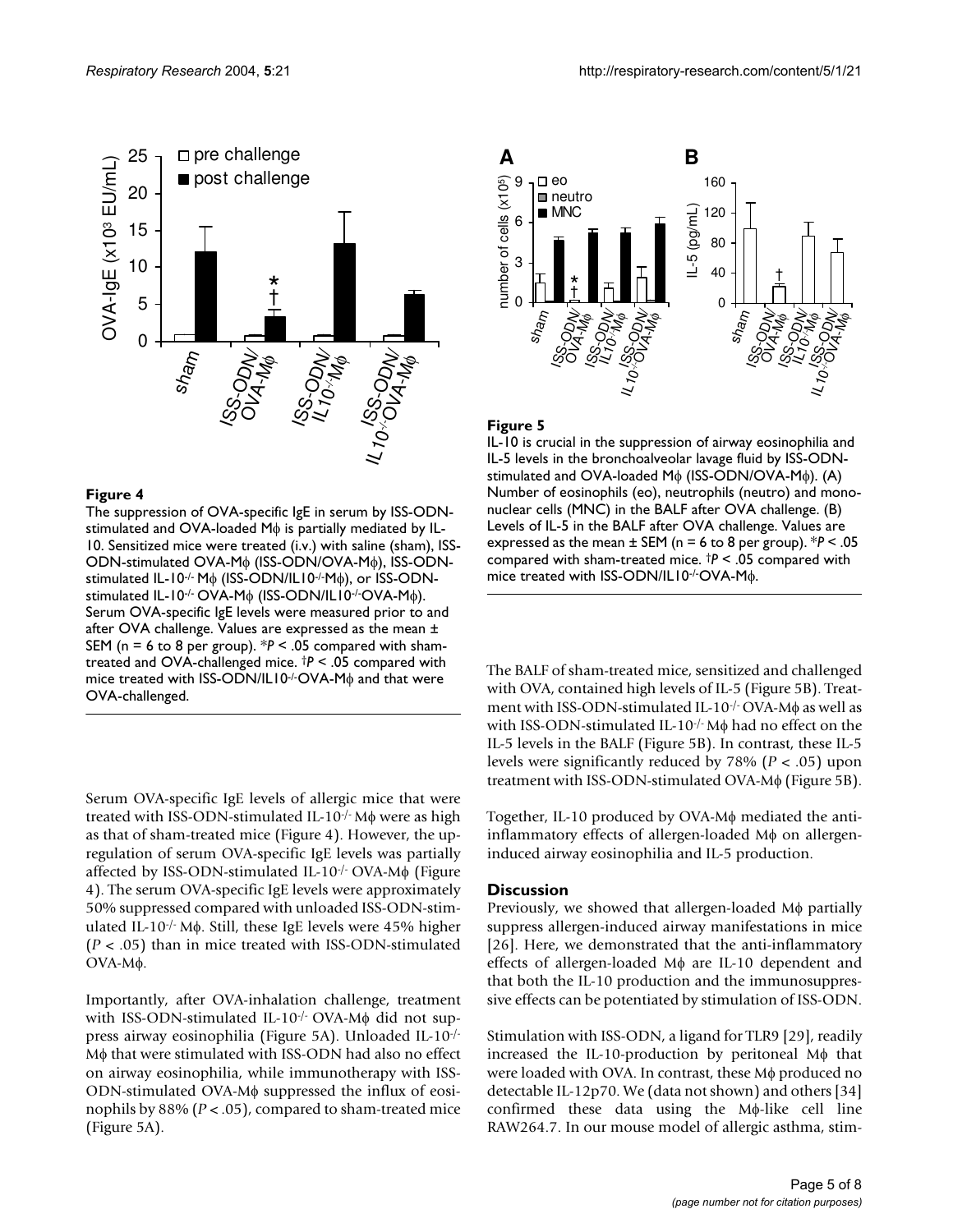ulation of OVA-Mφ with ISS-ODN significantly potentiated their immunosuppressive effects. The suppression of the OVA-induced serum OVA-specific IgE levels, airway eosinophilia and IL-5 levels in the BALF was enhanced. Measuring the enhanced pause (Penh) in response to inhalation of different doses of methacholine (data not shown), we confirmed our previous finding that OVA-Mφ significantly suppressed OVA-induced airway hyperresponsiveness to methacholine [26]. As potentiation of the IL-10 production by Mφ (using LPS or ISS-ODN) did not further suppress the allergen-induced airway hyperresponsiveness (data not shown), it can be speculated that the mechanisms underlying the suppression of airway hyperresponsiveness and of allergic airway inflammation, at least in part, differ. However, we would like to stress that Penh values may not correlate with changes in pulmonary resistance [35].

Compared to ISS-ODN, stimulation with LPS showed an intermediate capacity to enhance the immunosuppressive effects of OVA-Mφ. OVA-Mφ produced higher levels of IL-10 upon stimulation with ISS-ODN compared to stimulation with LPS, suggesting a correlation between the levels of IL-10 produced by the Mφ and the extent of suppression of allergen-induced airway inflammation. As LPS and ISS-ODN trigger signaling via different intracellular pathways [36], we hypothesized that stimulation of Mφ with a combination of LPS and ISS-ODN could further increase the production of IL-10. However, the levels of IL-10 produced by OVA-Mφ stimulated with LPS and ISS-ODN were as high as when stimulated with ISS-ODN only (data not shown). Implying that stimulation of Mφ with ISS-ODN results in maximal production of IL-10.

Using  $M\phi$  isolated from IL-10<sup>-/-</sup> BALB/c mice, we demonstrated that Mφ-derived IL-10 is crucial in the suppression of airway eosinophilia and IL-5 levels in the BALF, while the suppression of serum IgE is partially IL-10 dependent. Although a lack of IL-10 production could up-regulate the MHC class II and B7 expression in Mφ of IL-10-/- mice, as increased IL-10 levels could down-regulate these molecules [37,38], the shift in expression of these molecules will most probably not be the underlying mechanism of suppression of airway eosinophilia and Th2 cytokines, because low levels of MHC class II or B7 itself do not result in suppressive functions. Furthermore, we can not exclude that there are, at present unknown, developmental changes in Mφ derived from IL-10-deficient mice, that may affect their capacity to suppress an allergic inflammatory response. The observation that the suppression of IgE is partially IL-10 independent suggests that the suppression of serum IgE levels is only slightly correlated to Th2 cytokine levels. This is in agreement with the finding that memory IgE responses are inferior mediated by Th2 cytokines [39]. These data indicate that a second, IL-10

independent, suppressive pathway has to be induced by OVA-Mφ that causes a further suppression of serum IgE levels.

Mφ can reside for long period of time in tissue, including the lung [40]. By secreting the immunosuppressive cytokine IL-10 the Mφ could, allergen-independently, suppress allergen-induced airway inflammation. In the past, IL-10 has been shown to suppress allergen-induced airway manifestations of asthma in the mouse [41-43]. However, we found that, after i.v. treatment, the ISS-ODN-stimulated OVA-Mφ specifically migrate to the spleen of OVAsensitized mice. Subsequently, at this site, an allergen-specific and long-lasting immunosuppressive response is induced (preliminary results by Vissers JLM et al). These results demonstrate that the IL-10 produced by the Mφ is not directly responsible for the suppression of allergic inflammation in the lungs, but that an allergen-specific suppressive T-cell subset is induced in the spleen. This hypothesis is supported by the finding that IL-10 production by OVA-Mφ, upon recognition of OVA-specific T cells *in vitro*, is dependent on MHC class II/TCR interaction [26].

Direct targeting of OVA to alveolar Mφ, for instance by intratracheal treatment with OVA-loaded liposomes, could demonstrate whether Mφ in the lung can directly induce suppression of OVA-induced airway inflammation. However, we (data not shown) and others [44] found that alveolar Mφ from OVA-sensitized mice do not produce IL-10 upon stimulation with LPS or ISS-ODN. Although we were not able to test the suppressive capacity of OVA-loaded alveolar Mφ in our mouse model, targeting of allergens to alveolar Mφ could still be promising to induce immunosuppressive effects in humans, because alveolar Mφ from patients with allergic asthma produce IL-10 [45,46].

In this study and in our previous study [26], we observed no indications for an increased Th1 response upon immunotherapy with OVA-Mφ that could counteract the Th2 response. In contrast, others demonstrated that allergenloaded Mφ, stimulated with IFN-γ *ex vivo*, promote a switch from Th2 cells to Th1 cells [12,27]. This dissimilarity can mainly be explained by the difference in cytokines which are produced by the Mφ used. IFN-γ-stimulated Mφ produce IL-12 upon allergen-specific interaction with T cells [12], while our Mφ produce IL-10 upon antigen recognition [26]. Likely, IL-12 will favor skewing towards Th1 [4,11], whereas IL-10 will act as a suppressive cytokine. In our model, allergen-loaded Mφ will, most probably, induce Treg cells via secretion of IL-10. Antigeninduced Treg cells are typically induced in microenvironments with APCs presenting antigens and local high levels of IL-10 [6]. This T-cell subset plays a pivotal role in the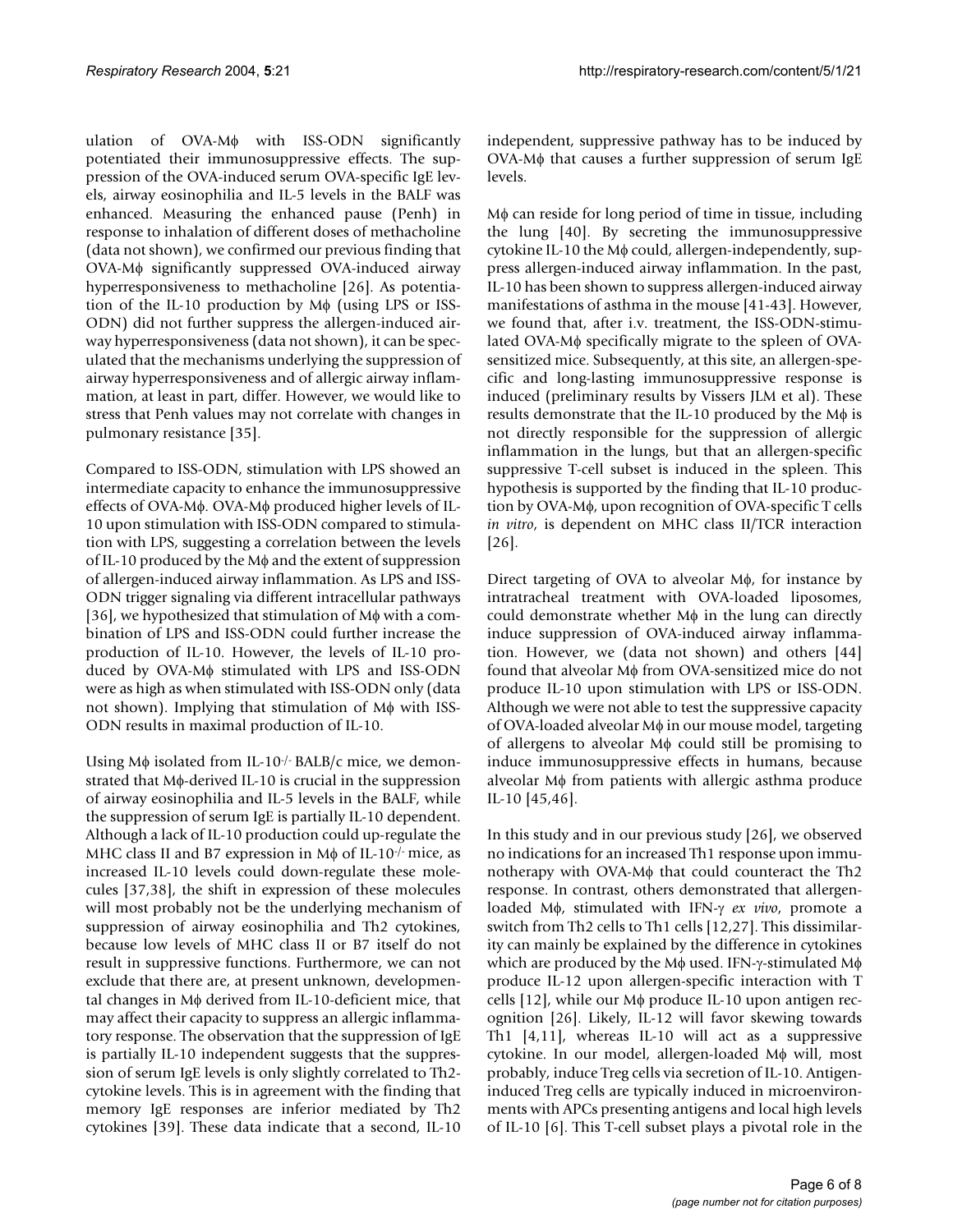maintenance of T-cell tolerance against foreign-antigens. They exhibit their suppressive activity by secreting the suppressive cytokine IL-10 (Tr1 cells) or TGF-β (Th3 cells) [47]. By using CD4+ T lymphocytes, *ex vivo* transduced to express IL-10, it was shown that allergen-specific lymphocytes can suppress allergen-induced asthma manifestations via production of IL-10 [43]. Recently, Akbari and colleagues found that pulmonary dendritic cells from mice exposed to respiratory allergen produced IL-10 and, thereby, induced allergen-specific Tr1 cells [5,48]. Furthermore, treatment of mice with killed *Mycobacterium vaccae* induced allergen-specific Treg cells that produced IL-10 and TGF-β [49]. In agreement with our study, these studies indicate a pivotal role for IL-10 in limiting allergen-induced asthma manifestations.

#### **Conclusions**

Here, we demonstrated, in a mouse model of allergic airway inflammation, that treatment with allergen-loaded Mφ suppress asthma manifestations in an IL-10-dependent manner. Importantly, the IL-10 production and antiinflammatory effects of allergen-loaded Mφ can be potentiated by stimulation with ISS-ODN. Further detailed analysis of the mechanisms underlying this Mφ-based immunotherapy may lead to the development of new strategies to induce tolerance against allergen-specific Th2 responses in allergic diseases, including asthma.

#### **Authors' contributions**

JLMV carried out the allergic model, subsequent analysis, writing and preparation of the manuscript. BCAMvE, PVJ and GAH assisted with the allergic model. AJMvO participated in the direction of the study as well as writing and preparing the manuscript. All authors read and approved the final manuscript.

#### **Acknowledgments**

This study was supported by research grants 3.2.00.48 (JLMV) and 3.2.99.23 (PVJ) from The Dutch Asthma Foundation and by Stichting Astma Bestrijding (BCAMvE). We thank Dr. D. Rennick (DNAX) for providing us the breeding pairs of IL10<sup>-/-</sup> BALB/c mice. We thank Dr. Nanne Bloksma for stimulating discussions and Dr. Sue McKay for critical reading of the manuscript.

#### **References**

- Romagnani S: Human THI and TH2 subsets: regulation of dif**[ferentiation and role in protection and immunopathology.](http://www.ncbi.nlm.nih.gov/entrez/query.fcgi?cmd=Retrieve&db=PubMed&dopt=Abstract&list_uids=1422257)** *Int Arch Allergy Immunol* 1992, **98:**279-285.
- 2. Robinson DS, Hamid Q, Ying S, Tsicopoulos A, Barkans J, Bentley AM, Corrigan C, Durham SR, Kay AB: **[Predominant TH2-like bron](http://www.ncbi.nlm.nih.gov/entrez/query.fcgi?cmd=Retrieve&db=PubMed&dopt=Abstract&list_uids=1530827)[choalveolar T-lymphocyte population in atopic asthma.](http://www.ncbi.nlm.nih.gov/entrez/query.fcgi?cmd=Retrieve&db=PubMed&dopt=Abstract&list_uids=1530827)** *N Engl J Med* 1992, **326:**298-304.
- 3. Banchereau J, Steinman RM: **[Dendritic cells and the control of](http://www.ncbi.nlm.nih.gov/entrez/query.fcgi?cmd=Retrieve&db=PubMed&dopt=Abstract&list_uids=9521319) [immunity.](http://www.ncbi.nlm.nih.gov/entrez/query.fcgi?cmd=Retrieve&db=PubMed&dopt=Abstract&list_uids=9521319)** *Nature* 1998, **392:**245-252.
- 4. Hilkens CM, Kalinski P, de Boer M, Kapsenberg ML: **[Human den](http://www.ncbi.nlm.nih.gov/entrez/query.fcgi?cmd=Retrieve&db=PubMed&dopt=Abstract&list_uids=9292525)dritic cells require exogenous interleukin-12-inducing fac[tors to direct the development of naive T-helper cells](http://www.ncbi.nlm.nih.gov/entrez/query.fcgi?cmd=Retrieve&db=PubMed&dopt=Abstract&list_uids=9292525) [toward the Th1 phenotype.](http://www.ncbi.nlm.nih.gov/entrez/query.fcgi?cmd=Retrieve&db=PubMed&dopt=Abstract&list_uids=9292525)** *Blood* 1997, **90:**1920-1926.
- 5. Akbari O, DeKruyff RH, Umetsu DT: **[Pulmonary dendritic cells](http://www.ncbi.nlm.nih.gov/entrez/query.fcgi?cmd=Retrieve&db=PubMed&dopt=Abstract&list_uids=11477409) [producing IL-10 mediate tolerance induced by respiratory](http://www.ncbi.nlm.nih.gov/entrez/query.fcgi?cmd=Retrieve&db=PubMed&dopt=Abstract&list_uids=11477409) [exposure to antigen.](http://www.ncbi.nlm.nih.gov/entrez/query.fcgi?cmd=Retrieve&db=PubMed&dopt=Abstract&list_uids=11477409)** *Nat Immunol* 2001, **2:**725-731.
- 6. Weiner HL: **[The mucosal milieu creates tolerogenic dendritic](http://www.ncbi.nlm.nih.gov/entrez/query.fcgi?cmd=Retrieve&db=PubMed&dopt=Abstract&list_uids=11477400) [cells and TR1 and TH3 regulatory cells.](http://www.ncbi.nlm.nih.gov/entrez/query.fcgi?cmd=Retrieve&db=PubMed&dopt=Abstract&list_uids=11477400)** *Nat Immunol* 2001, **2:**671-672.
- 7. Goerdt S, Orfanos CE: **[Other functions, other genes: alterna](http://www.ncbi.nlm.nih.gov/entrez/query.fcgi?cmd=Retrieve&db=PubMed&dopt=Abstract&list_uids=10072066)[tive activation of antigen-presenting cells.](http://www.ncbi.nlm.nih.gov/entrez/query.fcgi?cmd=Retrieve&db=PubMed&dopt=Abstract&list_uids=10072066)** *Immunity* 1999, **10:**137-142.
- 8. Gordon S: **[Alternative activation of macrophages.](http://www.ncbi.nlm.nih.gov/entrez/query.fcgi?cmd=Retrieve&db=PubMed&dopt=Abstract&list_uids=12511873)** *Nat Rev Immunol* 2003, **3:**23-35.
- 9. Laskin DL, Weinberger B, Laskin JD: **[Functional heterogeneity in](http://www.ncbi.nlm.nih.gov/entrez/query.fcgi?cmd=Retrieve&db=PubMed&dopt=Abstract&list_uids=11493607) [liver and lung macrophages.](http://www.ncbi.nlm.nih.gov/entrez/query.fcgi?cmd=Retrieve&db=PubMed&dopt=Abstract&list_uids=11493607)** *J Leukoc Biol* 2001, **70:**163-170.
- 10. Sibille Y, Reynolds HY: **[Macrophages and polymorphonuclear](http://www.ncbi.nlm.nih.gov/entrez/query.fcgi?cmd=Retrieve&db=PubMed&dopt=Abstract&list_uids=2405761) [neutrophils in lung defense and injury.](http://www.ncbi.nlm.nih.gov/entrez/query.fcgi?cmd=Retrieve&db=PubMed&dopt=Abstract&list_uids=2405761)** *Am Rev Respir Dis* 1990, **141:**471-501.
- 11. Hsieh CS, Macatonia SE, Tripp CS, Wolf SF, O'Garra A, Murphy KM: **[Development of TH1 CD4+ T cells through IL-12 produced](http://www.ncbi.nlm.nih.gov/entrez/query.fcgi?cmd=Retrieve&db=PubMed&dopt=Abstract&list_uids=8097338) [by Listeria-induced macrophages.](http://www.ncbi.nlm.nih.gov/entrez/query.fcgi?cmd=Retrieve&db=PubMed&dopt=Abstract&list_uids=8097338)** *Science* 1993, **260:**547-549.
- 12. Desmedt M, Rottiers P, Dooms H, Fiers W, Grooten J: **[Macro](http://www.ncbi.nlm.nih.gov/entrez/query.fcgi?cmd=Retrieve&db=PubMed&dopt=Abstract&list_uids=9605128)[phages induce cellular immunity by activating Th1 cell](http://www.ncbi.nlm.nih.gov/entrez/query.fcgi?cmd=Retrieve&db=PubMed&dopt=Abstract&list_uids=9605128) [responses and suppressing Th2 cell responses.](http://www.ncbi.nlm.nih.gov/entrez/query.fcgi?cmd=Retrieve&db=PubMed&dopt=Abstract&list_uids=9605128)** *J Immunol* 1998, **160:**5300-5308.
- 13. Brewer JM, Richmond J, Alexander J: [The demonstration of an](http://www.ncbi.nlm.nih.gov/entrez/query.fcgi?cmd=Retrieve&db=PubMed&dopt=Abstract&list_uids=8033413) **[essential role for macrophages in the in vivo generation of](http://www.ncbi.nlm.nih.gov/entrez/query.fcgi?cmd=Retrieve&db=PubMed&dopt=Abstract&list_uids=8033413) [IgG2a antibodies.](http://www.ncbi.nlm.nih.gov/entrez/query.fcgi?cmd=Retrieve&db=PubMed&dopt=Abstract&list_uids=8033413)** *Clin Exp Immunol* 1994, **97:**164-171.
- Tang C, Inman MD, van Rooijen N, Yang P, Shen H, Matsumoto K, O'Byrne PM: **[Th type 1-stimulating activity of lung macro](http://www.ncbi.nlm.nih.gov/entrez/query.fcgi?cmd=Retrieve&db=PubMed&dopt=Abstract&list_uids=11160186)[phages inhibits Th2-mediated allergic airway inflammation](http://www.ncbi.nlm.nih.gov/entrez/query.fcgi?cmd=Retrieve&db=PubMed&dopt=Abstract&list_uids=11160186) [by an IFN-gamma-dependent mechanism.](http://www.ncbi.nlm.nih.gov/entrez/query.fcgi?cmd=Retrieve&db=PubMed&dopt=Abstract&list_uids=11160186)** *J Immunol* 2001, **166:**1471-1481.
- 15. Peterson JD, Herzenberg LA, Vasquez K, Waltenbaugh C: **[Glutath](http://www.ncbi.nlm.nih.gov/entrez/query.fcgi?cmd=Retrieve&db=PubMed&dopt=Abstract&list_uids=9501217)[ione levels in antigen-presenting cells modulate Th1 versus](http://www.ncbi.nlm.nih.gov/entrez/query.fcgi?cmd=Retrieve&db=PubMed&dopt=Abstract&list_uids=9501217) [Th2 response patterns.](http://www.ncbi.nlm.nih.gov/entrez/query.fcgi?cmd=Retrieve&db=PubMed&dopt=Abstract&list_uids=9501217)** *Proc Natl Acad Sci U S A* 1998, **95:**3071-3076.
- 16. Mills CD, Kincaid K, Alt JM, Heilman MJ, Hill AM: **[M-1/M-2 macro](http://www.ncbi.nlm.nih.gov/entrez/query.fcgi?cmd=Retrieve&db=PubMed&dopt=Abstract&list_uids=10843666)[phages and the Th1/Th2 paradigm.](http://www.ncbi.nlm.nih.gov/entrez/query.fcgi?cmd=Retrieve&db=PubMed&dopt=Abstract&list_uids=10843666)** *J Immunol* 2000, **164:**6166-6173.
- 17. Grbic JT, Mannick JA, Gough DB, Rodrick ML: **[The role of prostag](http://www.ncbi.nlm.nih.gov/entrez/query.fcgi?cmd=Retrieve&db=PubMed&dopt=Abstract&list_uids=1929607)[landin E2 in immune suppression following injury.](http://www.ncbi.nlm.nih.gov/entrez/query.fcgi?cmd=Retrieve&db=PubMed&dopt=Abstract&list_uids=1929607)** *Ann Surg* 1991, **214:**253-263.
- 18. Thepen T, Kraal G, Holt PG: **[The role of alveolar macrophages](http://www.ncbi.nlm.nih.gov/entrez/query.fcgi?cmd=Retrieve&db=PubMed&dopt=Abstract&list_uids=8030991) [in regulation of lung inflammation.](http://www.ncbi.nlm.nih.gov/entrez/query.fcgi?cmd=Retrieve&db=PubMed&dopt=Abstract&list_uids=8030991)** *Ann N Y Acad Sci* 1994, **725:**200-206.
- 19. Strickland DH, Thepen T, Kees UR, Kraal G, Holt PG: **[Regulation of](http://www.ncbi.nlm.nih.gov/entrez/query.fcgi?cmd=Retrieve&db=PubMed&dopt=Abstract&list_uids=7903277) [T-cell function in lung tissue by pulmonary alveolar](http://www.ncbi.nlm.nih.gov/entrez/query.fcgi?cmd=Retrieve&db=PubMed&dopt=Abstract&list_uids=7903277) [macrophages.](http://www.ncbi.nlm.nih.gov/entrez/query.fcgi?cmd=Retrieve&db=PubMed&dopt=Abstract&list_uids=7903277)** *Immunology* 1993, **80:**266-272.
- 20. Upham JW, Strickland DH, Bilyk N, Robinson BW, Holt PG: **[Alveo](http://www.ncbi.nlm.nih.gov/entrez/query.fcgi?cmd=Retrieve&db=PubMed&dopt=Abstract&list_uids=7534261)[lar macrophages from humans and rodents selectively](http://www.ncbi.nlm.nih.gov/entrez/query.fcgi?cmd=Retrieve&db=PubMed&dopt=Abstract&list_uids=7534261) inhibit T-cell proliferation but permit T-cell activation and [cytokine secretion.](http://www.ncbi.nlm.nih.gov/entrez/query.fcgi?cmd=Retrieve&db=PubMed&dopt=Abstract&list_uids=7534261)** *Immunology* 1995, **84:**142-147.
- 21. Holt PG, Oliver J, Bilyk N, McMenamin C, McMenamin PG, Kraal G, Thepen T: **[Downregulation of the antigen presenting cell func](http://www.ncbi.nlm.nih.gov/entrez/query.fcgi?cmd=Retrieve&db=PubMed&dopt=Abstract&list_uids=8426110)[tion\(s\) of pulmonary dendritic cells in vivo by resident alveo](http://www.ncbi.nlm.nih.gov/entrez/query.fcgi?cmd=Retrieve&db=PubMed&dopt=Abstract&list_uids=8426110)[lar macrophages.](http://www.ncbi.nlm.nih.gov/entrez/query.fcgi?cmd=Retrieve&db=PubMed&dopt=Abstract&list_uids=8426110)** *J Exp Med* 1993, **177:**397-407.
- 22. Holt PG, Batty JE, Turner KJ: **[Inhibition of specific IgE responses](http://www.ncbi.nlm.nih.gov/entrez/query.fcgi?cmd=Retrieve&db=PubMed&dopt=Abstract&list_uids=7203528) [in mice by pre-exposure to inhaled antigen.](http://www.ncbi.nlm.nih.gov/entrez/query.fcgi?cmd=Retrieve&db=PubMed&dopt=Abstract&list_uids=7203528)** *Immunology* 1981, **42:**409-417.
- 23. McMenamin C, Holt PG: **[The natural immune response to](http://www.ncbi.nlm.nih.gov/entrez/query.fcgi?cmd=Retrieve&db=PubMed&dopt=Abstract&list_uids=8102390) inhaled soluble protein antigens involves major histocom[patibility complex \(MHC\) class I-restricted CD8+ T cell](http://www.ncbi.nlm.nih.gov/entrez/query.fcgi?cmd=Retrieve&db=PubMed&dopt=Abstract&list_uids=8102390)mediated but MHC class II-restricted CD4+ T cell-dependent immune deviation resulting in selective suppression of [immunoglobulin E production.](http://www.ncbi.nlm.nih.gov/entrez/query.fcgi?cmd=Retrieve&db=PubMed&dopt=Abstract&list_uids=8102390)** *J Exp Med* 1993, **178:**889-899.
- 24. Seymour BW, Gershwin LJ, Coffman RL: **[Aerosol-induced immu](http://www.ncbi.nlm.nih.gov/entrez/query.fcgi?cmd=Retrieve&db=PubMed&dopt=Abstract&list_uids=9480982)noglobulin (Ig)-E unresponsiveness to ovalbumin does not [require CD8+ or T cell receptor \(TCR\)-gamma/delta+ T](http://www.ncbi.nlm.nih.gov/entrez/query.fcgi?cmd=Retrieve&db=PubMed&dopt=Abstract&list_uids=9480982) cells or interferon (IFN)-gamma in a murine model of aller[gen sensitization.](http://www.ncbi.nlm.nih.gov/entrez/query.fcgi?cmd=Retrieve&db=PubMed&dopt=Abstract&list_uids=9480982)** *J Exp Med* 1998, **187:**721-731.
- 25. Thepen T, McMenamin C, Girn B, Kraal G, Holt PG: **[Regulation of](http://www.ncbi.nlm.nih.gov/entrez/query.fcgi?cmd=Retrieve&db=PubMed&dopt=Abstract&list_uids=1486539) [IgE production in pre-sensitized animals: in vivo elimination](http://www.ncbi.nlm.nih.gov/entrez/query.fcgi?cmd=Retrieve&db=PubMed&dopt=Abstract&list_uids=1486539) of alveolar macrophages preferentially increases IgE [responses to inhaled allergen.](http://www.ncbi.nlm.nih.gov/entrez/query.fcgi?cmd=Retrieve&db=PubMed&dopt=Abstract&list_uids=1486539)** *Clin Exp Allergy* 1992, **22:**1107-1114.
- 26. Janssen EM, Wauben MHM, Nijkamp FP, van Eden W, Van Oosterhout AJM: **[Immunomodulatory effects of antigen-pulsed mac](http://www.ncbi.nlm.nih.gov/entrez/query.fcgi?cmd=Retrieve&db=PubMed&dopt=Abstract&list_uids=12151319)-**